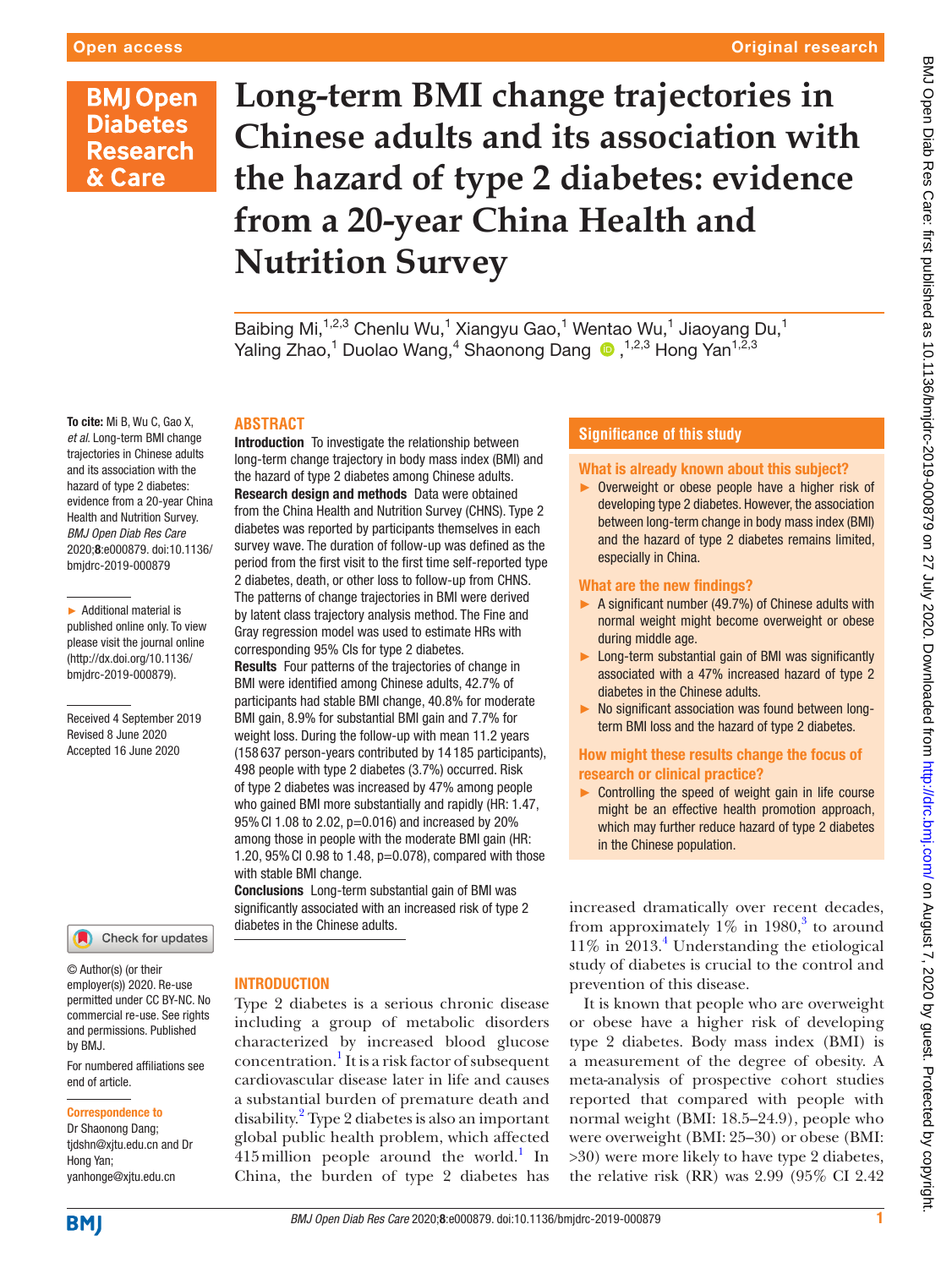to 3.72) and 7.19 (95% CI 5.74 to 9.00), respectively. A longitudinal investigation among Japanese showed that the HR for  $1 \text{ kg/m}^2$  BMI increase was 1.26 (95% CI 1.24 to 1.29) for men and 1.24 (9[5](#page-9-4)% CI 1.20 to 1.29) for women.<sup>5</sup> A large body of evidence has shown that the high BMI increase was an independent and dose-dependent risk for the occurrence of type 2 diabetes. $6-8$ 

Studies exploring the association between long-term BMI change and the risk of type 2 diabetes reported inconsistent results. Some studies indicated that almost any BMI/weight gain was a risk factor for type 2 diabetes.<sup>9 10</sup> Other studies showed that modest BMI/ weight loss (7%–10%) resulted in a substantial reduction (30%) in incidence of type 2 diabetes.<sup>10–12</sup> On the other hand, several observational studies have shown inclusive and even contradictory results in the association between BMI/weight loss and the risk of type 2 diabetes.<sup>[13 14](#page-9-8)</sup>

With time goes by, for exploring both the etiological study and intervention programs of type 2 diabetes, more researchers and clinical doctors are carrying out extensive research on the long-term change in BMI with type 2 diabetes development.<sup>15</sup> Some studies have investigated the long-term change in BMI before the onset of type 2 diabetes and found that the BMI increase over time was a risk factor of type 2 diabetes using data from repeated clinical measurements during follow-up examinations of USA and Western adults. $16-\overline{18}$  However, in the previous studies exploring the relationship between change in BMI and the risk of type 2 diabetes, the change in BMI was usually defined as the difference in BMI measures of two time points. This approach assumed that the relationship between longitudinal change in BMI during life course and the risk of type 2 diabetes was simple linear, however, this assumption might not be realistic. Instead, a more appealing way of examining the long-term change in BMI is to model group-based trajectories of change in BMI based on repeated measures during life using latent class trajectory analysis (LCTA).[19](#page-9-11) With this method, the comprehensively understanding of longitudinal physiological changes during life is advanced substantially, which can help to investigate the relationship between change in BMI and risk of type 2 diabetes. Moreover, the prevalence of obesity showed a great difference between Western and Asian populations, $2^0$  and the previous studies based on Western populations might not accurately represent the changing patterns of body weight prior to type 2 diabetes diagnosis in Asians, especially in Chinese.<sup>21 22</sup> For the same BMI level, Chinese might have a higher risk of type 2 diabetes than Caucasians,  $2^3$ thus it is necessary to investigate the relationship between change in BMI and risk of type 2 diabetes in China.

To provide a scientific evidence for the association between long-term change in BMI and the hazard of type 2 diabetes among Chinese, we used the data from a large nationwide cohort study, the China Health and Nutrition Survey (CHNS), to examine the effect of trajectories of change in BMI derived by LCTA method on the hazard of type 2 diabetes among Chinese adults.



<span id="page-1-0"></span>Figure 1 Flow diagram for cohort selection and censure.

# RESEARCH DESIGN AND METHODS Study design and participants

Data analyzed in our study were collected from CHNS, which is an ongoing, open-cohort, internationally, collaborative project to see how the social and economic transformation of Chinese society has affected the health and nutritional status of its population. The first wave of the CHNS was conducted in 1989, and it was subsequently performed in 1991, 1993, 1997, 2000, 2004, 2006, 2009, 2011 and 2015. Data from CHNS provide us an opportunity to explore the longitudinal effect of BMI change on the hazard of type 2 diabetes. A detailed description of the design and procedures of CHNS has been published elsewhere[.24](#page-9-15)

Because the data from wave 1989 did not cover the complete characteristics of participants and the data from wave 2015 have not been completely released so far, the data used in our study were based on eight waves of the CHNS conducted from 1991 to 2011. The flow diagram of the study cohort is summarized in [figure](#page-1-0) 1. A total of 33407 participants with 102082 visits were extracted from the original surveys. However, 12660 participants were excluded due to have less than two visits during the follow-up duration. Among the remaining 20747 participants, we further excluded 6562 (31.6%) ones from the current analysis, including 4475 adolescents (<18 years), 352 pregnant women, 1222 participants who have a history of metabolic-related disease (eg, 178 type 2 diabetes, 948 hypertension, 44 myocardial infarctions,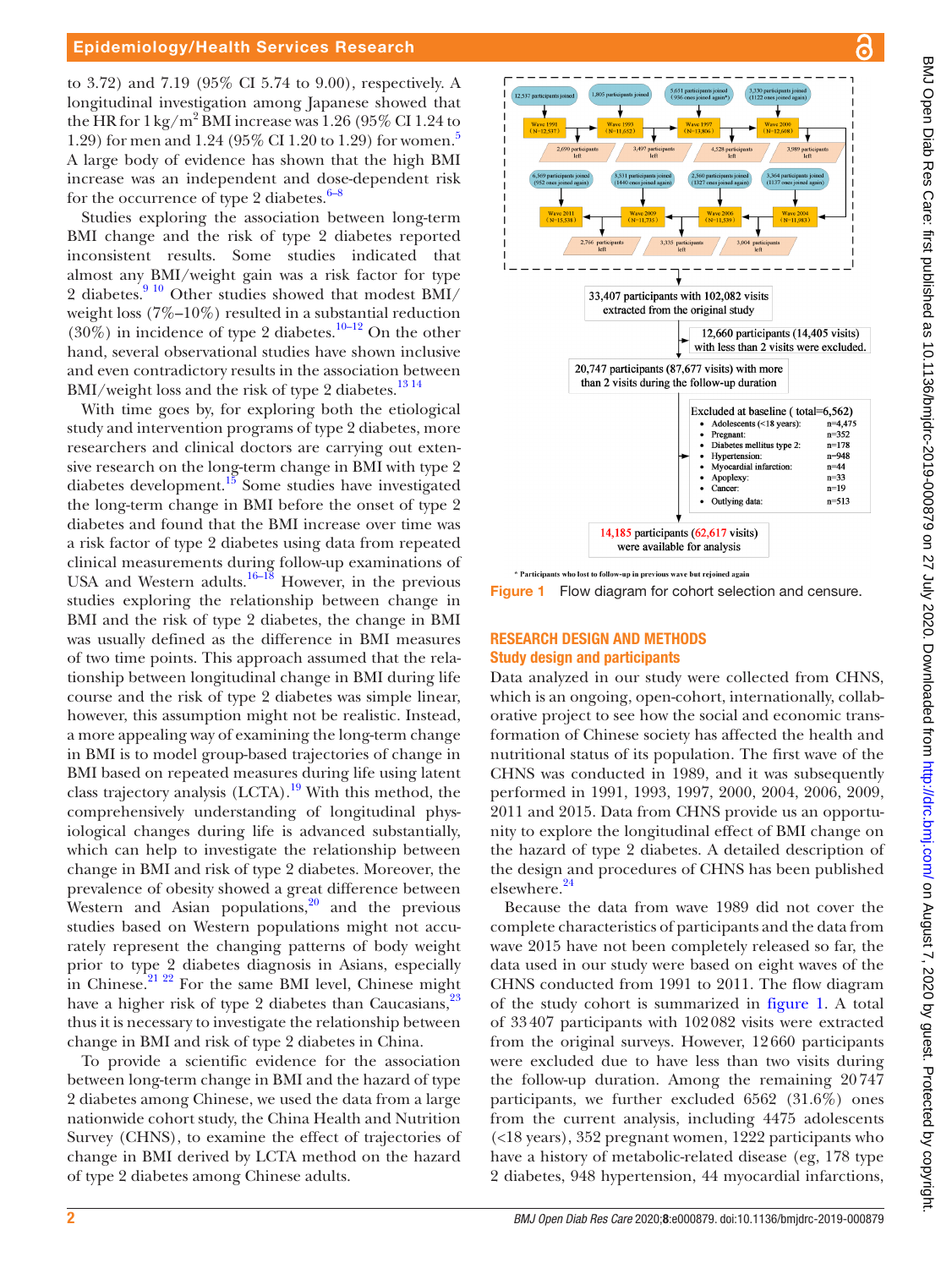33 apoplexies and 19 cancers) and 513 participants with implausible outlying data (eg, weight  $>300 \text{ kg}$  or  $< 20 \text{ kg}$ ) at baseline. Finally, a total of 14185 participants with 62617 visits were included in the final analytic sample. Demographic characteristics of participants in final analytic sample and excluded samples were compared [\(online supplementary table 1\)](https://dx.doi.org/10.1136/bmjdrc-2019-000879).

### Definition of follow-up in the study

Participants included in this analysis were followed prospectively from the time of their first visit to the CHNS. As participants in this open cohort can join and leave the survey at any wave, participants lost to follow-up in one wave were still considered joining the survey in other waves. We define the duration of follow-up as the period from the first visit to the latest visit participants attended with the information about self-reported type 2 diabetes, competing risk event (death), or loss to follow-up from the CHNS study.

#### Self-reported diagnosed type 2 diabetes

The biomarker data were only collected from 2009 CHNS survey. Assessing diabetes according to self-report with only biomarker data available in 2009 might lead to the prevalence of diabetes being much higher in the 2009 survey than other surveys. This could bias the longitudinal association between trajectories of BMI change and the hazard risk of diabetes in our analysis. With this consideration, we finally only used self-reported diabetes information in our study. Type 2 diabetes was diagnosed by trained clinicians and reported by participants themselves in each survey wave. Participants were asked by the well-trained investigators whether they were diagnosed with type 2 diabetes by clinical measurements at each wave of this study. Answering 'yes' to the question 'has a doctor ever told you that you suffer from diabetes?' was defined as having self-reported diagnosed type 2 diabetes. Previous research supported that self-reported diabetes was a relatively valid tool to access the diabetes status of study participants in China. $^{25}$  For those participants who were diagnosed with type 2 diabetes, the selfreported age of diagnosed type 2 diabetes was extracted from the question 'How old were you when the doctor told you this? (years)'.

# Anthropometry

Weight and height of the participants were collected by trained health workers using standard protocols, set by the WHO, at each wave.<sup>[24](#page-9-15)</sup> Weight was measured without shoes and wearing lightweight clothing to the nearest 0.1kg using a calibrated beam scale, and height was measured to the nearest 0.2cm without shoes using a portable SECA stadiometer. Three measurements were obtained per subject, and the mean value of three measurements was used in the analysis for both weight and height. BMI was calculated as weight (in kilograms) divided by the square of height (in meters).

# Trajectories of change in BMI

In this study, trajectories of change in BMI were identified using LCTA, a method that has been used to identify unobserved trajectory classes in epidemiological  $data.<sup>26</sup> LCTA has the advantage of identifying distinct$ groups with similar underlying trajectories.<sup>5 27 28</sup> These trajectories can vary in functional form across a number of different order polynomials, allowing the best-fitting polynomial form to be specified for each trajectory separately. This property may be particularly important in our sample given the differential age-related patterns of change in BMI observed over the past 20 years in China.[29](#page-9-18) The procedure used to derive the trajectories is more fully described elsewhere.<sup>30</sup> Briefly, LCTA was conducted using SAS V.9.4 (SAS Institute) with the TRAJ procedure.[19 31](#page-9-11) We modeled BMI change, calculated as current BMI minus baseline BMI and selected the best-fit models following standard guidelines.<sup>5</sup> <sup>19</sup> The best-fit models were chosen based on Bayesian Information Criteria, substantive knowledge about the BMI change over time and each trajectory containing at least 5% predicted sample size. Further information on the fitting of trajectory model and parameter estimation to describe the specific characteristics and differences of each trajectory was included in [online supplementary table 2 amd](https://dx.doi.org/10.1136/bmjdrc-2019-000879) [3](https://dx.doi.org/10.1136/bmjdrc-2019-000879). Once BMI change trajectories were determined, the individuals were assigned to the class with the highest posterior probability.<sup>27</sup> Trajectory membership was then treated as an indicator variable in the study.

# **Covariates**

Some potential covariates might confound the relation between BMI trajectories and type 2 diabetes in this study. Based on previous literatures,<sup>[32–34](#page-9-21)</sup> the demographical factors, health-related behavior factors and anthropometry (blood pressure and BMI) at baseline, which were found to be associated with type 2 diabetes, were considered as potential confounders.

Demographic variables included age, gender, education level, household income and urban-rural residence. Educational year was derived from questionnaire and divided into five categories: never, 6 years or less, 6–8 years, 9–11 years, and 12 years or higher. Household income was derived from total household income and measured in yuan.<sup>[34](#page-9-22)</sup>

According to the answer 'yes' or 'no' to the question 'Have you ever smoked cigarettes (including hand-rolled or device-rolled)', participants were defined as smokers or non-smokers. To determine alcohol consumption, individuals were asked the question, 'Have you consumed alcohol (beer, wine or other alcoholic beverage) during the past year (yes, no)?'. Participants were defined as drinker or non-drinker according to their answers of 'yes' or 'no'.

We derived physical activity measures from a semiquantitative assessment used to determine their occupational, domestic, travel, and leisure physical activity levels. The intensity (metabolic equivalent, MET, unit kcal/kg/h) of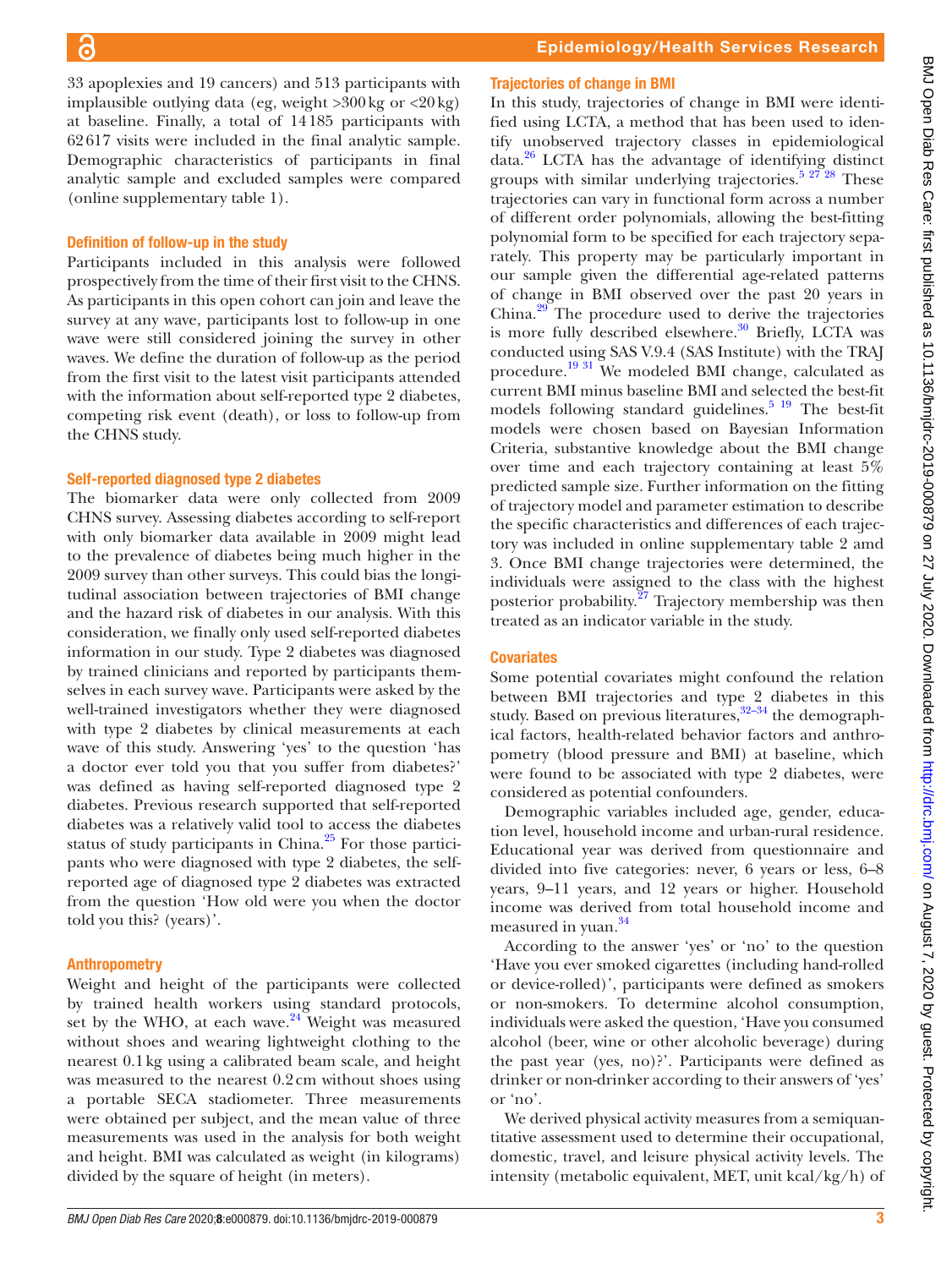each activity in the questionnaire was coded according to the compendium of physical activities. $32$  The total MET\*hours/day was a combined score calculated by multiplying the frequency, duration, and intensity of physical activity.

The total energy intake was estimated by both the household and individual levels.<sup>34</sup> Household food consumption was determined by conducting a detailed examination of changes in inventory from the beginning to the end of each day for 3 consecutive days in combination with a weighing technique. Individual dietary intake for 3 consecutive days was collected for every household member.

Furthermore, smoking, alcohol consumption, physical activity and dietary energy intake were predisposed as time-variant variables in current prospective cohort studies. $35$  In this analysis, we divided participants into four categories based on their changes in smoking and alcohol consumption behavior during follow-up period: (1) neither smoking/drinking at baseline nor at latest survey (never smoking/drinking); (2) smoking/ drinking at latest survey but not at baseline (change to be a smoker/drinker); (3) smoking/drinking at baseline but not at latest survey (quit smoking/drinking); and (4) both smoking/drinking at baseline and latest survey (keep smoking/drinking). Change in physical activity and energy intake level from baseline to latest survey was classified as two categories (increase or decrease) by calculating their values at current minus those at baseline.

In order to avoid possible overadjustment, we used the directed acyclic graph (DAG) and change-in-estimation measures to identify the minimum set of variables to enter into the adjusted model.<sup>36 37</sup> After selecting the model using the previously described DAG [\(online supplemen](https://dx.doi.org/10.1136/bmjdrc-2019-000879)[tary figure 1](https://dx.doi.org/10.1136/bmjdrc-2019-000879)), the covariate for which removal caused the change in the exposure HR less than 0.1 (a 10% change) was removed. Seven variables (age in years as continues variable; gender, change in physical activity and change in dietary energy intake as binary variables; BMI at baseline, change in smoking, and change in alcohol consumption as categorical variables) were included in final analysis.

#### Statistical analysis

Sociodemographic and health-related characteristics of the study participants were summarized using the mean±SD for continuous variables, and count (proportion) for binary and categorical variables. Analysis of variance and  $\chi^2$  tests were used to test differences between continuous variables and binary/categorical variables, respectively.

During the follow-up period, some participants might die before they were diagnosed with diabetes. Considering this assumption, we used a competing risk framework with deaths as competing events to estimate the cumulative incidence of type 2 diabetes and examine the association between patterns of trajectories of change in BMI and the hazards of self-reported type 2 diabetes. The Fine and Gray regression model was used to calculate

the subdistribution HR for the occurrence of type 2 diabetes with corresponding  $95\%$  CIs,<sup>[38](#page-9-25)</sup> with time since entry into the study as the underlying timescale (model 1). We adjusted for covariates at baseline in several steps. We gradually added to the crude model those covariates considered to be potential confounders for the type 2 diabetes. Four adjusted models were built: (1) model 2 was adjusted for age and gender based on the crude model (model 1); (2) model 3 further adjusted change in smoking (never smoking, change to be a smoker, quit smoking and keep smoking), alcohol consumption (never drinking, change to be a drinker, quit drinking, keep drinking) and physical activity (increase and decrease) based on the model 2; (3) model 4 further adjusted for change in dietary energy intake (increase and decrease) based on the model 3. In addition, we used inverse probability of censorship weighting (IPCW) approach in model 5 to adjust for potential bias from loss to follow-up.<sup>[39 40](#page-9-26)</sup>

Additional subgroup analyses were performed separately according to baseline characteristics as gender, BMI status at baseline, urbanization status (urban vs rural), age group (≤35years vs >35years) and change in health-related behaviors (smoking, alcohol consumption, physical activity and dietary energy intake), which would explore the stability and heterogeneity of association between the changing BMI and self-reported type 2 diabetes. Possible effect modification by those variables of the association between different patterns of BMI trajectories and the risk of type 2 diabetes was tested using Wald  $\chi^2$  tests with adding each variable as primary predictor interaction terms. Effect estimates for the interaction term are shown only for models with a p<0.10.

Furthermore, to evaluate the statistical effect of missing covariates data on the association between covariates and type 2 diabetes, the multivariate analyses were also performed with multiple imputations by the chained equations method. First, missing data were assumed to be missing at random mechanism. We included BMI change trajectory patterns, self-reported type 2 diabetes and the other variables from model 5 in the imputation models. Discriminant functions for binary/categorical covariates and linear regression for continuous covariates were used to impute values. Since the maximum amount of missing among those variables was less than 15%, we generated 20 imputed data sets. The Fine and Gray's model as done in aforementioned analysis was repeated using each of the augmented data sets, parameter estimates were averaged across the 20 analyses, and their SEs were computed using the Rubin method. Second, we used a pattern mixture method to evaluate the sensitivity of our results under the missing not at random (MNAR) assumption.<sup>[41](#page-9-27)</sup>

All statistical tests were two sided, and p values less than 0.05 were considered statistically significant. Statistical analyses were performed using SAS V.9.4 (SAS Institute). Fine and Gray's model was performed by using SAS PROC PHREG. Multiple imputation and MNAR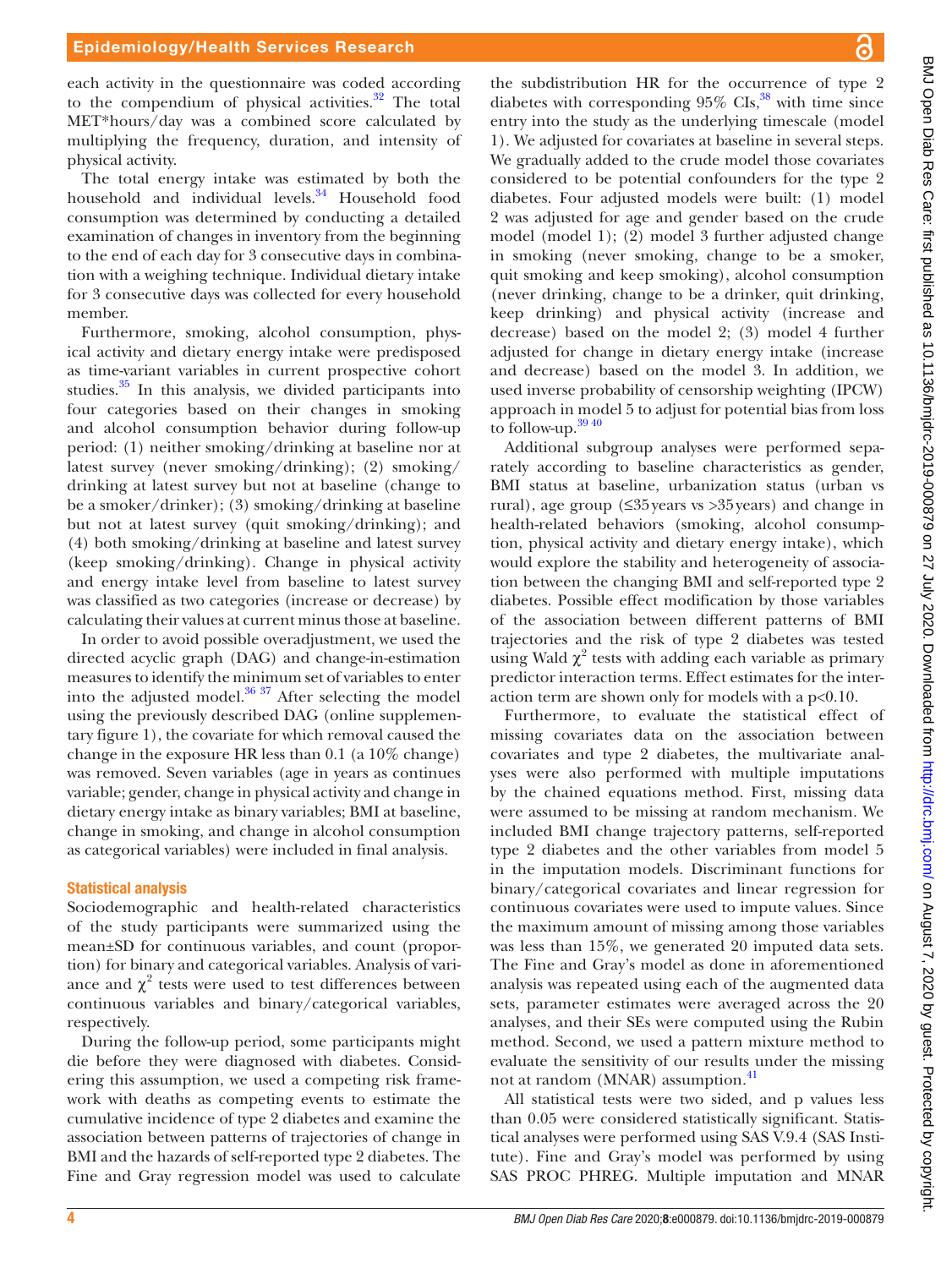

<span id="page-4-0"></span>Figure 2 Trajectory modeling identified four distinct body mass index (BMI) gain patterns.

sensitivity analysis were performed by using SAS PROCs MI and MIANALYZE.

## RESULTS

# Pattern of BMI change trajectories and baseline information of participants of different BMI change trajectory pattern

Among 14185 participants with 62509 BMI measurements, we identified four distinct patterns of trajectories of change in BMI ([figure](#page-4-0) 2). The latent class pattern characterized by a stable BMI change indicated a total average change of nearly  $0 \text{ kg/m}^2$  during the entire follow-up and was termed as 'Stable', this pattern represented most of the participants (n=5858, 42.7%). The second pattern had a total average gain of almost 3kg/ m2 during follow-up and was termed as 'Moderate gain' (n=5609, 40.8%). The third pattern termed as 'Substantial gain' was characterized by a rapidly total average gain of nearly  $6\,\text{kg/m}^2$  (n=1217, 8. 9%). The fourth pattern had an average decrease of nearly  $3 \text{ kg/m}^2$  during the follow-up and was labeled 'Loss' (n=1052, 7.7%).

Most characteristics were significantly different between the analytic and excluded samples [\(online](https://dx.doi.org/10.1136/bmjdrc-2019-000879) [supplementary table 1](https://dx.doi.org/10.1136/bmjdrc-2019-000879)). The mean age of participants at baseline was 41.4±15.0 years, 53.2% of the participants were women. Approximately 45% of them had an education level of more than 9 years and about 64% lived in rural areas. Over 30% of participants were smoker or drinker. The mean physical activity was 6.7±10.9MET/ day. According to the pattern of trajectories of change in BMI, the comparison of the characteristics between the participants who were enrolled in present analysis was presented in [table](#page-5-0) 1. Mean age, education level, urbanization, BMI/weight and diastolic blood pressure at baseline were significantly different among the patterns, whereas their gender, household income, change in smoking, change in alcohol consumption, change in physical activity level, dietary energy intake and duration of follow-up were similar.

#### Association between BMI gain trajectories and type 2 diabetes

During the mean of 11.2 years (158637 person-years) of follow-up, there were 498 self-reported type 2 diabetes (3.7%), 1071 deaths as competing risk (7.4%) and 12167 (85.8%) censoring occurrence totally. Among those participants with self-reported type 2 diabetes, 190 were in the 'Stable' pattern (3.2%), 219 in the 'Moderate gain' pattern (3.9%), 54 in the 'Substantial gain' pattern  $(4.4\%)$  and 35 in the 'Loss' pattern  $(3.3\%)$ . Cumulative hazard of self-reported type 2 diabetes is shown in [figure](#page-6-0) 3. Compared with 'Stable' pattern, 'Substantial gain' (HR: 1.38, 95%CI 1.02 to 1.87, p=0.036) pattern was associated with higher hazard of type 2 diabetes. No significant associations were shown in both 'Moderate gain' (HR: 1.18, 95%CI 0.97 to 1.43, p=0.103) and 'Loss' patterns (HR: 1.01, 95%CI 0.70 to 1.45, p=0.965) with the risk of type 2 diabetes. [Table](#page-7-0) 2 further summarized the Fine and Gray's multiple regression analysis for the associations between different patterns of trajectories of change in BMI and the hazard of type 2 diabetes; the 'Substantial gain' pattern was still associated with the hazard of type 2 diabetes after adjusting for potential covariates with HR varying from 1.36 (95% CI 1.01 to 1.84, p=0.047 in model 2) to 1.50 (95% CI 1.10 to 2.02, p=0.010 in model 5).

#### Exploring analysis

Additional subgroup analyses were presented in [online](https://dx.doi.org/10.1136/bmjdrc-2019-000879) [supplementary figure 2](https://dx.doi.org/10.1136/bmjdrc-2019-000879), with a focus on exploring differences according to gender, BMI at baseline, urbanization, age and change in health-related behavior variables (smoking, drinking, physical activity and dietary energy intake) for the risk of type 2 diabetes. Those analyses assessed whether the effect of change in BMI trajectory was similar across subgroups. Subgroup analyses showed only effect on appreciable modification of BMI at baseline was significant (interaction p value  $\langle 0.05 \rangle$ ). Furthermore, a sensitivity analysis showed that these trends were still unchanged in multiple imputation analysis [\(online](https://dx.doi.org/10.1136/bmjdrc-2019-000879) [supplementary table 5](https://dx.doi.org/10.1136/bmjdrc-2019-000879)).

# **DISCUSSION**

# Main findings

In the present study, we investigated the trajectories of change in BMI in China using LCTA method based on a 20-year longitudinal sample from the CHNS study. Four patterns of the trajectories of change in BMI were identified among Chinese adults. About 4 in 10 Chinese adults could keep their BMI stable and only a handful of adults had a decline in BMI. It is worth noting that 49.7% of Chinese adults had moderate/substantial BMI gain, which meant a total average increment of more than  $3 \text{ kg/m}^2$ of BMI during the entire period of follow-up. It implied that a significant number of Chinese adults with normal weight might become overweight or obese during the middle age. Additionally, we investigated the associations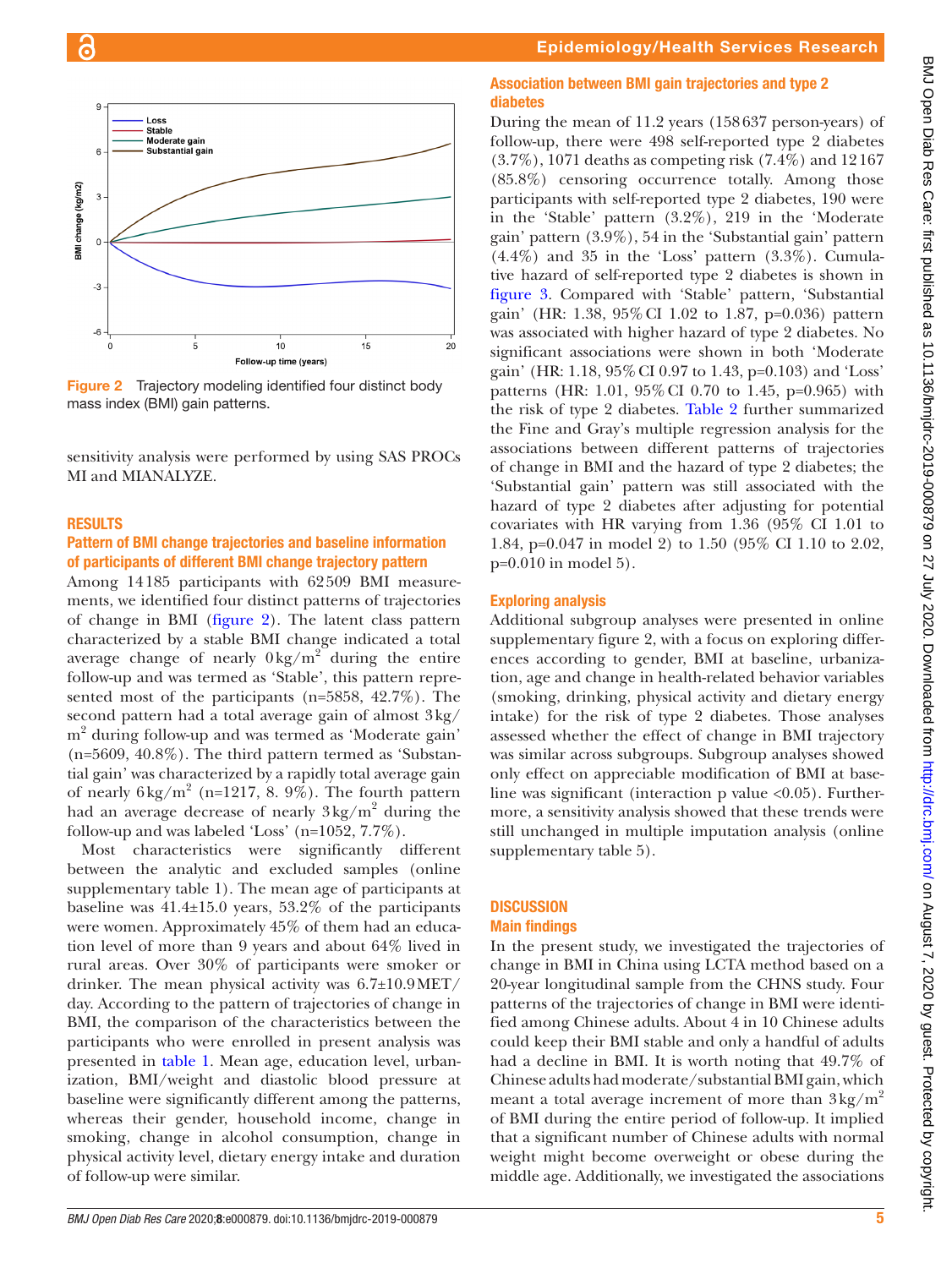$\overline{u}$ 

<span id="page-5-0"></span>

|                                                | Loss             | <b>Stable</b>    | Moderate gain    | Substantial gain | P value  |
|------------------------------------------------|------------------|------------------|------------------|------------------|----------|
| Participants (n)                               | 1052             | 5858             | 5609             | 1218             |          |
| BMI measurements during<br>follow-up           | $4.5 \pm 2.03$   | $4.4 \pm 2.1$    | $4.5 \pm 2.1$    | $4.4 \pm 2.0$    | 0.361    |
| Age (years)                                    | $40.6 \pm 14.7$  | $41.6 \pm 14.9$  | $41.5 \pm 15.1$  | $42.0 \pm 15.0$  | < 0.0001 |
| Female (%)                                     | 559 (53.1)       | 3128 (53.4)      | 2981 (53.2)      | 670 (55.1)       | 0.980    |
| <b>Education (years)</b>                       | $6.9 + 4.2$      | $6.6 \pm 4.2$    | $6.4 \pm 4.3$    | $6.5 \pm 4.3$    | 0.004    |
| Never                                          | 143 (15.0%)      | 935 (17.7%)      | 988 (19.5%)      | 197 (18.2%)      | 0.066    |
| < 6                                            | 200 (21.0%)      | 1109 (21.0%)     | 1078 (21.3%)     | 237 (21.9%)      |          |
| $6 - 8$                                        | 177 (18.6%)      | 939 (17.8%)      | 894 (17.6%)      | 189 (17.4%)      |          |
| $9 - 11$                                       | 298 (31.3%)      | 1639 (31.1%)     | 1467 (28.9%)     | 309 (28.5%)      |          |
| $>12$                                          | 134 (14.1%)      | 649 (12.3%)      | 647 (12.8%)      | 152 (14.0%)      |          |
| Rural (%)                                      | 605 (57.5)       | 3590 (61.3)      | 3796 (67.7)      | 752 (61.8)       | < 0.001  |
| Household income (¥)                           | 6460.4±7203.9    | 6459.1±10654.2   | 6194.3±11095.0   | 6005.3±7415.9    | 0.453    |
| Anthropometry at baseline                      |                  |                  |                  |                  |          |
| Height (cm)                                    | $161.1 \pm 8.2$  | $160.4 \pm 8.5$  | $160.4 \pm 8.3$  | $160.9 + 8.3$    | 0.014    |
| Weight (kg)                                    | $58.9 \pm 10.7$  | $57.4 \pm 10.2$  | $57.1 \pm 10.0$  | $57.9 \pm 10.3$  | < 0.001  |
| BMI ( $\text{kg/m}^2$ )                        | $22.6 \pm 3.3$   | $22.3 \pm 3.1$   | $22.1 \pm 3.0$   | $22.3 + 3.2$     | < 0.001  |
| Lean $(<18.5)$                                 | 77 (7.3%)        | 481 (8.2%)       | 485 (8.7%)       | 97 (8.0%)        | 0.004    |
| Normal (18.5-23.9)                             | 658 (62.6%)      | 3875 (66.2%)     | 3802 (67.8%)     | 809 (66.5%)      |          |
| Overweight (24-27.9)                           | 249 (23.7%)      | 1216 (20.8%)     | 1066 (19.0%)     | 250 (20.5%)      |          |
| Obesity $(28)$                                 | 68 (6.5%)        | 286 (4.9%)       | 256 (4.6%)       | 61 (5.0%)        |          |
| Systolic BP (mm Hg)                            | $117.2 \pm 16.6$ | $116.9 \pm 17.6$ | $116.2 \pm 18.0$ | $117.1 \pm 18.1$ | 0.114    |
| Diastolic BP (mm Hg)                           | $76.3 \pm 10.5$  | $76.1 \pm 10.9$  | 75.6±11.4        | $76.3 \pm 11.8$  | 0.029    |
| Initial health-related behavior at baseline    |                  |                  |                  |                  |          |
| Cigarette smoker (%)                           | 328 (31.7)       | 1891 (32.8)      | 1812 (32.8)      | 390 (32.6)       | 0.922    |
| Alcohol drinker (%)                            | 406 (38.8)       | 2168 (37.3)      | 2020 (36.2)      | 413 (34.2)       | 0.081    |
| Physical activities (MET-hours/<br>day)        | $6.9 + 10.6$     | $6.6 \pm 10.7$   | $6.9 \pm 11.4$   | $6.7 \pm 10.5$   | 0.462    |
| Dietary total energy (kcal)                    | 2490.5±733.3     | 2475.2±780.0     | 2481.2±746.5     | 2446.9±710.5     | 0.493    |
| Latest health-related behavior                 |                  |                  |                  |                  |          |
| Cigarette smoker (%)                           | 286 (28.1)       | 1584 (28.3)      | 1541 (28.7)      | 310 (26.6)       | 0.509    |
| Alcohol drinker (%)                            | 337 (33.0)       | 1808 (32.2)      | 1681 (31.3)      | 341 (29.3)       | 0.540    |
| Physical activities (MET-hours/<br>day)        | $20.2 \pm 18.5$  | $19.1 \pm 19.8$  | $18.8 \pm 19.8$  | $19.4 \pm 19.5$  | 0.184    |
| Dietary total energy (kcal)                    | 2147.9±951.4     | 2096.5±949.1     | 2070.1±897.8     | 2085.5±684.0     | 0.059    |
| Change in time-varying health-related behavior |                  |                  |                  |                  |          |
| Smoking                                        |                  |                  |                  |                  |          |
| Never smoking                                  | 640 (64.6%)      | 3553 (64.6%)     | 3358 (63.8%)     | 749 (65.8%)      | 0.338    |
| Change to be a smoker                          | 51 (5.2%)        | 238 (4.3%)       | 275 (5.2%)       | 41 (3.6%)        |          |
| Quit smoking                                   | 76 (7.7%)        | 415 (7.6%)       | 421 (8.0%)       | 93 (8.2%)        |          |
| Keep smoking                                   | 224 (22.6%)      | 1291 (23.5%)     | 1211 (23.0%)     | 256 (22.5%)      |          |
| Alcohol consumption                            |                  |                  |                  |                  |          |
| Never drinking                                 | 538 (53.0%)      | 3014 (54.0%)     | 2951 (55.3%)     | 669 (57.8%)      | 0.501    |
| Change to be a drinker                         | 90 (8.9%)        | 538 (9.6%)       | 513 (9.6%)       | 104 (9.0%)       |          |
| Quit drinking                                  | 141 (13.9%)      | 764 (13.7%)      | 714 (13.4%)      | 149 (12.9%)      |          |
|                                                | 246 (24.2%)      | 1263 (22.6%)     | 1161 (21.8%)     | 235 (20.3%)      |          |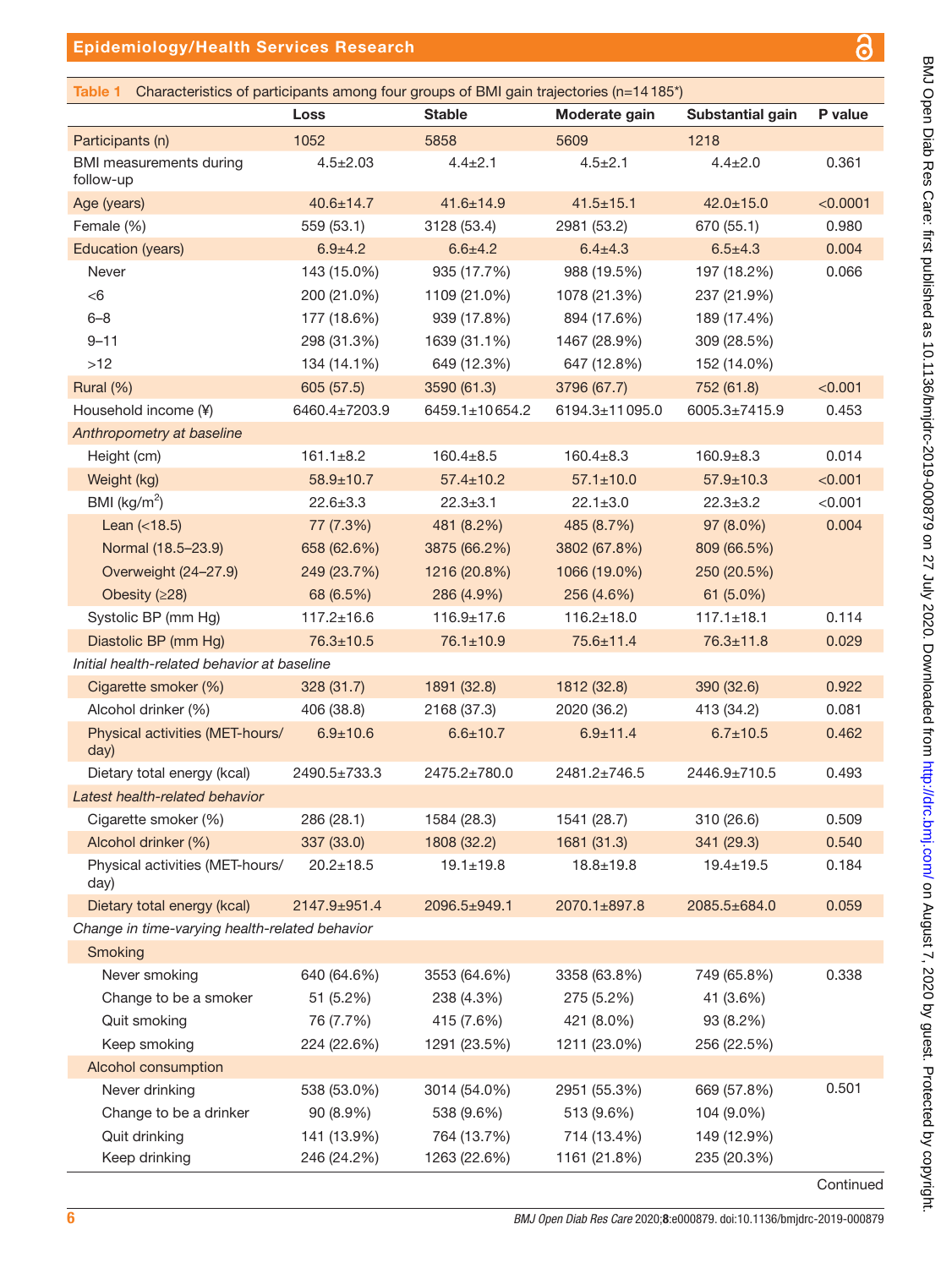| таріе т<br>Continued                         |                       |                       |                       |                      |         |
|----------------------------------------------|-----------------------|-----------------------|-----------------------|----------------------|---------|
|                                              | Loss                  | <b>Stable</b>         | Moderate gain         | Substantial gain     | P value |
| Physical activity change (MET-<br>hours/day) | $13.17 \pm 20.12$     | $12.25 \pm 21.12$     | $11.60 \pm 21.14$     | $12.30 \pm 21.04$    | 0.121   |
| Increase                                     | 666 (65.1%)           | 3638 (64.5%)          | 3449 (63.9%)          | 776 (66.3%)          | 0.619   |
| Decrease                                     | 357 (34.9%)           | 2000 (35.5%)          | 1946 (36.1%)          | 394 (33.7%)          |         |
| Dietary total energy level (kcal)            | $-341.57 \pm 1093.37$ | $-380.36 \pm 1142.08$ | $-411.34 \pm 1079.06$ | $-365.65 \pm 873.41$ | 0.168   |
| Increase                                     | 341 (33.3%)           | 1774 (31.5%)          | 1639 (30.4%)          | 372 (31.8%)          | 0.130   |
| Decrease                                     | 682 (66.7%)           | 3864 (68.5%)          | 3756 (69.6%)          | 798 (68.2%)          |         |
| Type 2 diabetes                              | 35(3.3%)              | 190 (3.2%)            | $219(3.9\%)$          | 54 (4.4%)            | 0.067   |
| Censored                                     | 953 (90.6%)           | 5236 (89.4%)          | 4952 (88.3%)          | 1079 (88.7%)         |         |
| Competing risk (death)                       | 64 (6.1%)             | 432 (7.4%)            | 438 (7.8%)            | 84 (6.9%)            |         |
| Duration of follow-up (years)                | $11.4 \pm 6.7$        | $11.0 + 6.8$          | $11.3 + 6.8$          | $10.9 + 6.7$         | 0.053   |

Table 1 Continued

Values in the table are mean±SDor n (%); missing data are handled in the analysis.

\*448 participants were failed to be classified into BMI trajectory groups.

BMI, body mass index; BP, blood pressure; MET, metabolic equivalent.

of the hazard of type 2 diabetes with those patterns using competing risk analysis and found that 'Substantial gain' trajectory of longitudinal change in BMI might increase significantly the risk of type 2 diabetes in Chinese adults compared with 'Stable' trajectory, even after adjustment for age, gender, initial BMI at baseline and change in health-related behaviors during the follow-up period.

#### Comparisons with other studies and implications of findings

The hazard of self-reported type 2 diabetes (3.7%, from 3.2% to 4.4% in each pattern) in our study was lower than those reported in other studies in the world (9.0% in men and 7.9% in women at 2014) and in China  $(11.2\%)$ .<sup>[42 43](#page-9-28)</sup> Variation in reported risk of type 2 diabetes might be attributed to the different assessment methods of diabetes between our study and other studies. As we described in the Research Design and Methods section, we finally decided to assess diabetes according to



<span id="page-6-0"></span>Figure 3 Cumulative incidence event risk of type 2 diabetes among different patterns of body mass index (BMI) change trajectory.

self-report, which could underestimate the prevalence of diabetes in our study. It was sufficiently discussed in the Study Strengths and Limitations section.

Our results showed that people experiencing longterm substantial gain of BMI were more likely to have type 2 diabetes. This was in line with previous studies in different cultural and socioeconomic setting population from Western to Asian countries.<sup>16–18</sup> <sup>44</sup> <sup>45</sup> A prospective cohort study with 24 years of follow-up in the USA (n=114824) indicated that BMI increase over time has been consistently shown as a risk factor of type 2 diabetes, and the women who had weight gain of 5.0–7.9kg had  $90\%$  higher risk of type 2 diabetes.<sup>16</sup> Another national cohort study in the USA (n=14407) reported that increase in BMI may portend an increase in the incidence of type 2 diabetes. $^{17}$  $^{17}$  $^{17}$  In addition, a prospective cohort study of university alumni in the USA (n=20187) with over 30 years of follow-up indicated that BMI gain significantly increased the risk of type 2 diabetes with a positive dose–response relation. $45$  Recently, an observational prospective cohort study from the UK (n=6705) showed that nearly all adults who developed type 2 diabetes were with gradual increases in BMI  $(0.13 \text{ kg/m}^2 \text{ per year})$  over an 18-year observation period.<sup>18</sup> In Asian population, a retrospective cohort study from Japan revealed that individuals who eventually progressed to type 2 diabetes experienced increasing levels of BMI in the early stage of the disease development. Their mean BMI changed from  $23.7\pm2.3\,\mathrm{kg/m}^2$  at 10 years before diagnosis to  $24.5\pm3.0\,\mathrm{kg/m^2}$  at 8 years before diagnosis, and then maintained stable over the 8 years before the diagnosis of type 2 diabetes.<sup>44</sup> Our study analyzed the data of repeated BMI measurements during 20years of follow-up and confirmed that the long-term substantial excess BMI gain could be a risk factor of type 2 diabetes in China. With controlling those key confounders reported in previous studies in our multivariate competing risk model step by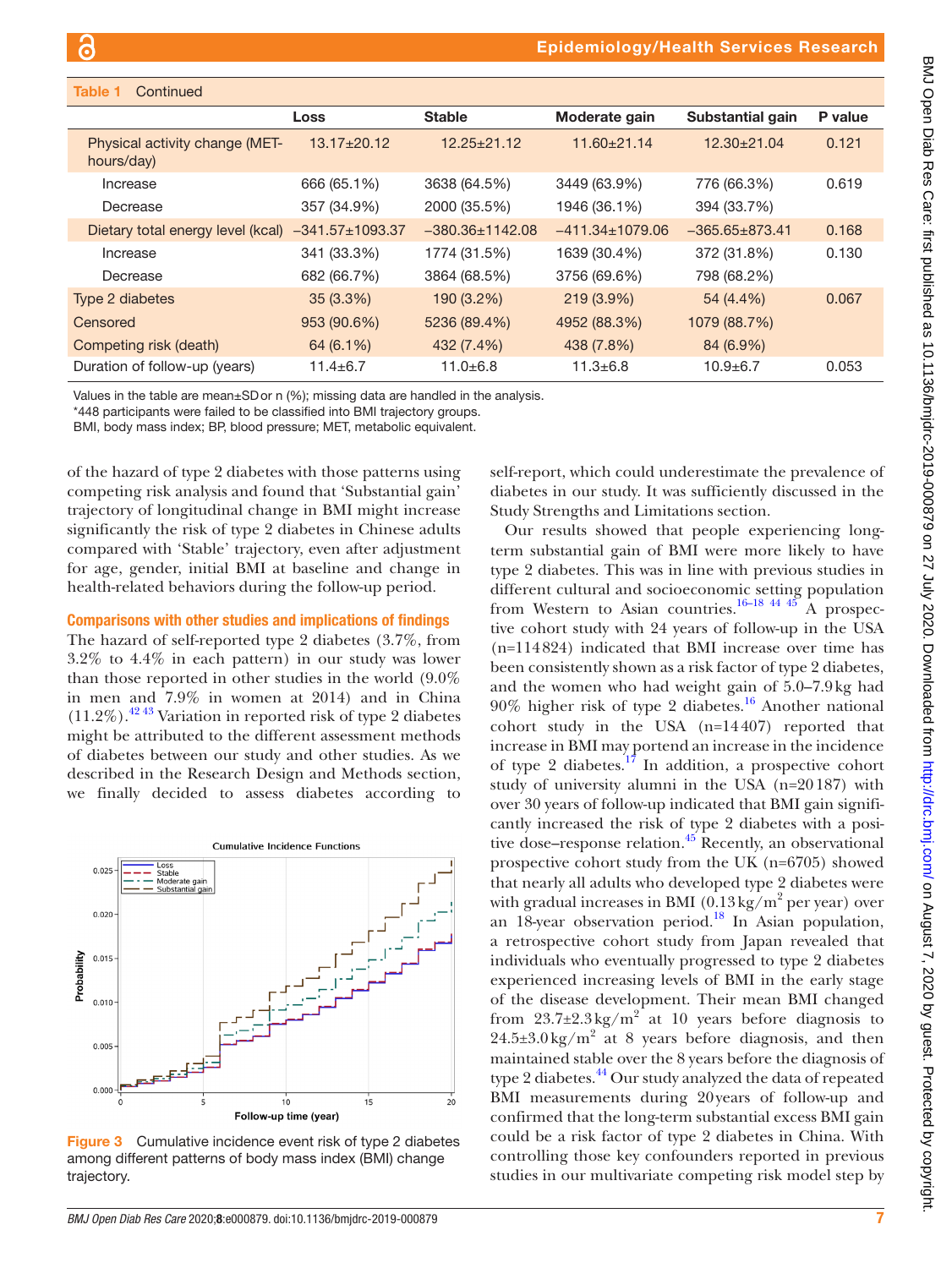<span id="page-7-0"></span>Table 2 Multivariate Cox regression analysis for the associations between different patterns of BMI trajectories and the risk of self-reported type 2 diabetes

| <b>BMI</b><br>trajectory<br>change<br>pattern | Model 1                                  |         | Model 2                          |  | Model 3                                  |         | Model 4                           |         | Model 5                       |         |
|-----------------------------------------------|------------------------------------------|---------|----------------------------------|--|------------------------------------------|---------|-----------------------------------|---------|-------------------------------|---------|
|                                               | ΗR<br>(95% CI)                           | P value | HR.<br>(95% CI)                  |  | <b>HR</b><br>P value $(95\% \text{ Cl})$ | P value | HR<br>(95% CI)                    | P value | <b>HR</b><br>(95% CI)         | P value |
| <b>Loss</b>                                   | 1.01 (0.70 to 0.965)<br>1.45)            |         | 1.07 (0.75 to 0.721)<br>1.53)    |  | 1.05 (0.72 to 0.792)<br>1.54)            |         | 1.06 $(0.72)$ to<br>1.55          | 0.768   | 0.99 (0.67 to 0.949)<br>1.45  |         |
| Stable                                        | Reference                                |         | Reference                        |  | Reference                                |         | Reference                         |         | Reference                     |         |
| Moderate<br>gain                              | 1.18 $(0.97 \text{ to } 0.103)$<br>1.43) |         | 1.16 (0.96 to $0.125$ )<br>1.41) |  | 1.16 $(0.94 \text{ to } 0.169)$<br>1.42) |         | 1.15<br>$(0.94 \text{ to } 1.41)$ | 0.182   | 1.15 (0.94 to 0.174)<br>1.42) |         |
| Substantial<br>gain                           | 1.38 (1.02 to 0.036)<br>1.87)            |         | 1.36 (1.01 to 0.047)<br>1.84)    |  | 1.49 (1.09 to 0.012)<br>2.03)            |         | 1.49 (1.09 to<br>2.03)            | 0.012   | 1.50 (1.10 to 0.010)<br>2.05) |         |

Model 1 includes only the category of BMI trajectory change pattern.

Model 2 adds age and gender to model 1.

Model 3 includes covariates in model 2 plus smoke, drink, and physical activity.

Model 4 includes covariates in model 3 plus dietary energy intake.

Model 5 IPCW method adjusted for potential bias from loss to follow-up.

Bold font indicates significant association.

BMI, body mass index; IPCW, inverse probability of censorship weighting.

step, our result was independent of differences in baseline characteristics, including age, gender, BMI at baseline and time-related variation of health-related behavior factors.

In addition to these similarities with the published literature, we further identified unique patterns of longitudinal change in BMI associated with hazard of type 2 diabetes. Four patterns of the trajectories of change in BMI were found among Chinese adults with LCTA method. Forty per cent of Chinese adults could keep their stable BMI in the course of life but an important finding was that near half of Chinese adults could experience moderate or substantial BMI gain in the course of life, which implied that they would be caught in the risk of having chronic diseases, such as hypertension.<sup>46</sup> Our study found that hazard of type 2 diabetes was increased by 47% among people who gained BMI more substantially and rapidly (HR: 1.47, 95% CI 1.08 to 2.02) and increased by 20% among those in people with the moderate level of BMI gain (HR: 1.20, 95%CI 0.98 to 1.48), compared with those with stable BMI change. It has previously been proposed that more rapid weight gain may increase the hazard of type 2 diabetes in Japa-nese.<sup>[47](#page-9-34)</sup> Our results provide preliminary evidence that rapid and substantial BMI gain might place Chinese individuals at greater risk for type 2 diabetes. This finding implied that controlling the weight from early adulthood and restricting the speed of weight gain may be more effective for reducing the hazard of type 2 diabetes in middle-aged Chinese adults.

Beyond our expectation, there was not significant association found between long-term BMI loss and the hazard of type 2 diabetes in this study. This was inconsistent with previous studies in Western countries. The result from the Health Professionals Follow-up Study (n=22171) in the USA showed that compared with men whose weight remained stable  $(\pm 2 \text{ kg})$ , men who lost weight more than

6kg in 10 years had 50% lower risk of type 2 diabetes (RR: 0.5, 95%CI 0.3 to 0.9). Another prospective study that followed up 7176 British men during 20 years indicated that BMI loss was associated with lower risk of type 2 diabetes than the stable group (RR: 0.62, 95%CI 0.42 to  $0.90$ ).<sup>10</sup> Recently, a pooled analysis of data from three European trial cohorts (n=739) reported participants with  $\geq$ 5% BMI loss at 1 year had 65% lower risk of type 2 diabetes (HR: 0.35, 95%CI 0.22 to 0.56); maintaining ≥5%BMI loss longer could further reduce type 2 diabetes incidence.<sup>48</sup> However, our results were consistent with some previous studies that long-term BMI loss did not decrease the risk of type 2 diabetes,  $\frac{13 \times 14}{13}$  especially in Asians populations[.49](#page-10-1) One of the possible mechanisms of the association between long-term substantial gain of BMI with the hazard of type 2 diabetes would be the altered adipose tissue distribution in individuals with more rapid weight gain resulting in higher insulin concentration associated.<sup>[47](#page-9-34)</sup> Further investigation is needed to explore the impact of long-term substantial gain of BMI on the pathology of type 2 diabetes.

# Study strengths and limitations

Our study had some unique strengths worthy to mention. First, while a cluster randomized trial study (Da Qing Diabetes Prevention Study) has suggested that weight loss related to lifestyle intervention was an effective approach to prevent diabetes in China, $5<sup>6</sup>$  there remains significant uncertainty of whether these interventions can reduce weight, especially given that participants in this intervention study were high-risk group (impaired glucose tolerance). Our population-based long-term follow-up study, with participants randomly selected from the mainland China and followed up nearly for 20 years, provides generalizable evidence of the long-term harmful impact of substantial and rapid weight gain to support public health programs. Second, with the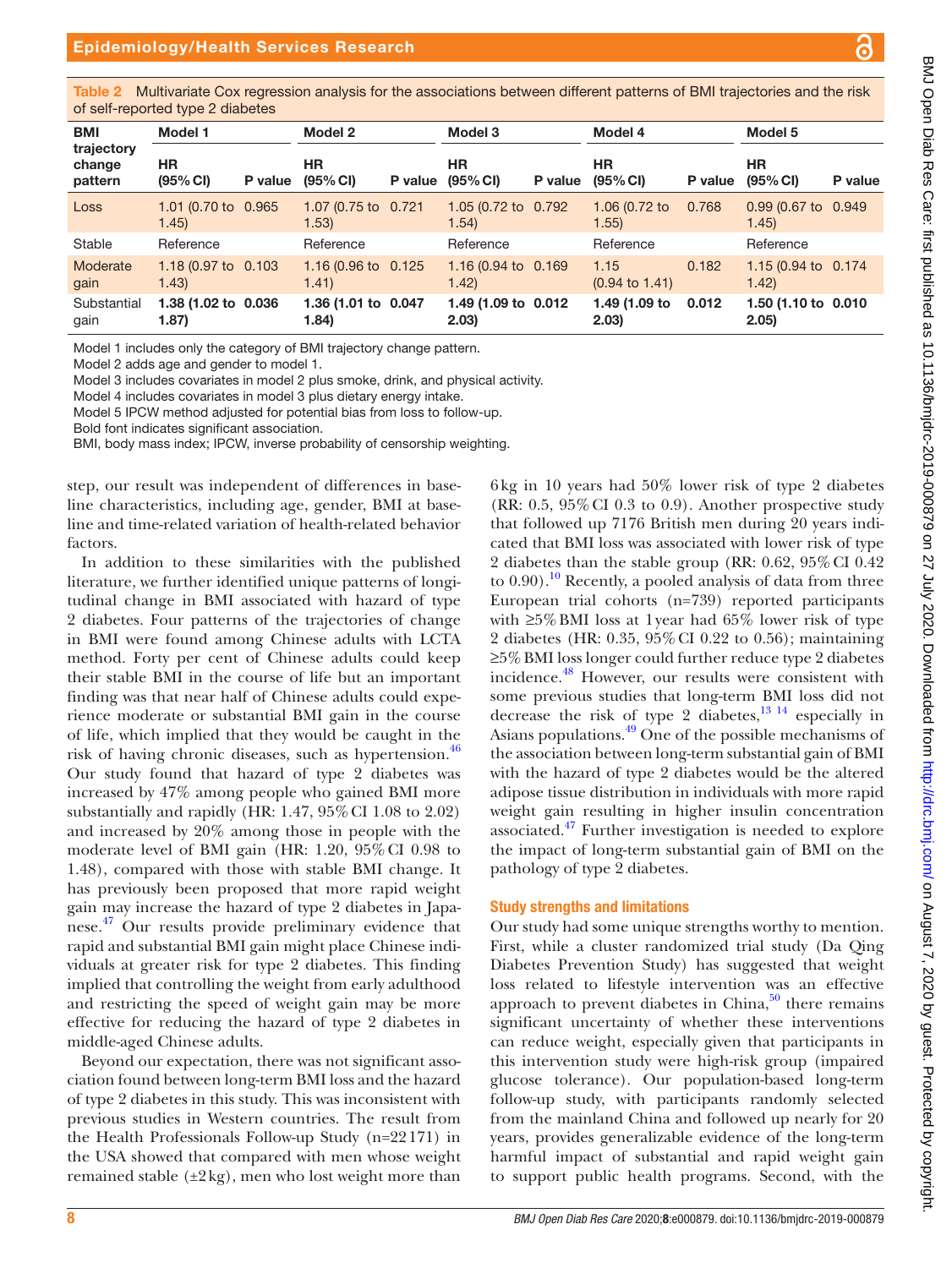design of cohort study, we were able to clearly indicate the temporal sequence association between longitudinal exposure of BMI change and the risk of type 2 diabetes. Finally, instead of using difference in BMI at only two time points in previous studies, $13 15 17$  we modeled the trajectory of change in BMI over time to represent the long-term tendency of BMI gain and loss. It could reflect the whole face of BMI change and its effect on occurrence of diabetes. This framework of modeling BMI trajectory could be a unique economic tool which may facilitate public health intervention, and could be widely used in primary health system for identifying person at high risk of diabetes.

Along with these strengths above, our study has several limitations. First, as we mentioned previously, assessment of type 2 diabetes in our study was based on participants' self-report rather than medical record or diagnosis tests, which could induce the reporting/recalling bias. In view of the low diagnosis rate of type 2 diabetes in China, some actual patients who had not been diagnosed by the doctor reported their conditions as without type 2 diabetes. It might lead to underestimation of the prevalence of type 2 diabetes in our study ([online supplemen](https://dx.doi.org/10.1136/bmjdrc-2019-000879)[tary table 4](https://dx.doi.org/10.1136/bmjdrc-2019-000879)). To evaluate the degree of underestimation of diabetes in our study, we assessed diabetes based on self-report of diabetes and biomarker data in 2009 wave survey and found the prevalence of diabetes in 2009 was 8.6%, which was similar to the average prevalence of diabetes in the world and in China reported by other studies.<sup>42 43</sup> It indicated that our studies might underestimate 50% risk of diabetes. However, with the consideration of that assessing diabetes according to self-report with only one biomarker datum collected in 2009 might bias the longitudinal association between trajectories of BMI change and the hazard risk of diabetes in our analysis, we finally only used self-reported diabetes information in our study. Second, although we reduced the possibility of confounding by controlling for relevant factors, it was still possible that the real effect could be overestimated or underestimated due to confounding by some genetic and environment factors not included in the present analysis, such as ethnicity, food security, sugar availability, impaired glucose tolerance and visceral fat distribution.<sup>151</sup> Further studies are needed to explore the influence of those unmeasured confounders on the association between long-term physiological changes in the natural population and the hazard of type 2 diabetes. Third, subjects excluded from our analysis were seemed to be younger, higher household income level and higher education level [\(online supplementary table 1\)](https://dx.doi.org/10.1136/bmjdrc-2019-000879). We hope but did not have an opportunity to estimate the effect of BMI trajectory on the hazard of type 2 diabetes in those subjects. Thus, our results might not be generalizable to young adults, and high-income and highly educated people. Fourth, informative censoring due to loss to follow-up might limit the interpretation of our result. $52$ IPCW model was used to limit the bias of loss to follow-up and our main findings were unchanged in exploratory

analyses (eg, subgroup analysis and multiple imputation), indicating the robustness of our study. Finally, competing risk bias could impact the results,  $53$  because those who died during follow-up would have their outcomes censored, and it is unclear whether there is an association between death and weight trajectory groups. To reduce this bias, we used the Fine and Gray's subdistribution hazard model with deaths as competing events to estimate the cumulative incidence of type 2 diabetes, which means that our findings are reliable.

#### Implication

Our study indicated that the long-term substantial gain of BMI was significantly associated with an increased hazard of type 2 diabetes in the Chinese adults. Our findings provided an implication that controlling the speed of weight gain in life course might be an effective health promotion approach, and further may reduce hazard of type 2 diabetes in the Chinese population. Further studies are needed to evaluate the potential biological pathways between long-term weight gain and type 2 diabetes pathogenesis.

#### Author affiliations

<sup>1</sup>Department of Epidemiology and Biostatistics, Xi'an Jiaotong University Health Science Center, Xi'an, China

<sup>2</sup>Nutrition and Food Safety Engineering Research Center of Shaanxi Province, Xi'an Jiaotong University Health Science Center, Xi'an, China

<sup>3</sup>Key Laboratory of Environment and Genes Related to Diseases, Xi'an Jiaotong University, Ministry of Education, Xi'an, Shaanxi, China

4 Department of Clinical Sciences, Liverpool School of Tropical Medicine, Liverpool, UK

Acknowledgements This research uses data from the China Health and Nutrition Survey (CHNS). We thank the National Institute of Nutrition and Food Safety, the Chinese Center for Disease Control and Prevention, the Carolina Population Center, the University of North Carolina at Chapel Hill, the National Institutes of Health (NIH; R01-HD30880, DK056350, and R01-HD38700), and the Fogarty International Center, NIH, for statement of authors' contributions to manuscript financial support for the CHNS data collection and analysis files from 1991 to 2011.

Contributors BM, YZ, SD and HY designed the research. BM, CW, XG, YZ and SD conducted the study. BM, CW, XG, WW and JD analyzed the data. BM, CW, YZ, DW and SD wrote the initial draft of the manuscript. BM had the primary responsibility for the final content. All authors read and approved the final manuscript.

Funding This work was supported by the Chinese National Key Research and Development Program of China (grant numbers: 2017YFC0907200 and 2017YF0907201), the National Natural Science Foundation of China (grant number: 81230016), the Natural Science Basic Research Plan of the Shaanxi Province (grant Number: 2020JQ-090), the Fundamental Research Funds for the Central Universities (grant Number: xzy032020033) and the Shaanxi Health and Family Planning Commission (grant number: Sxwsjswzfcght2016-013).

Competing interests None declared.

Patient consent for publication Not required.

Ethics approval Informed consent was obtained from each participant, and the survey was approved by the institutional review committees of the University of North Carolina at Chapel Hill, the National Institute of Nutrition and Food Safety, the Chinese Center for Disease Control and Prevention, and the China-Japan Friendship Hospital, Ministry of Health. The current study was approved by the Human Research Ethics Committee of Xi'an Jiaotong University Health Science Center (No: XJTU 2020-32) and conducted according to the Declaration of Helsinki.

Provenance and peer review Not commissioned; externally peer reviewed.

Data availability statement Data are available in a public, open access repository. Original data are available in Carolina Population Center of the University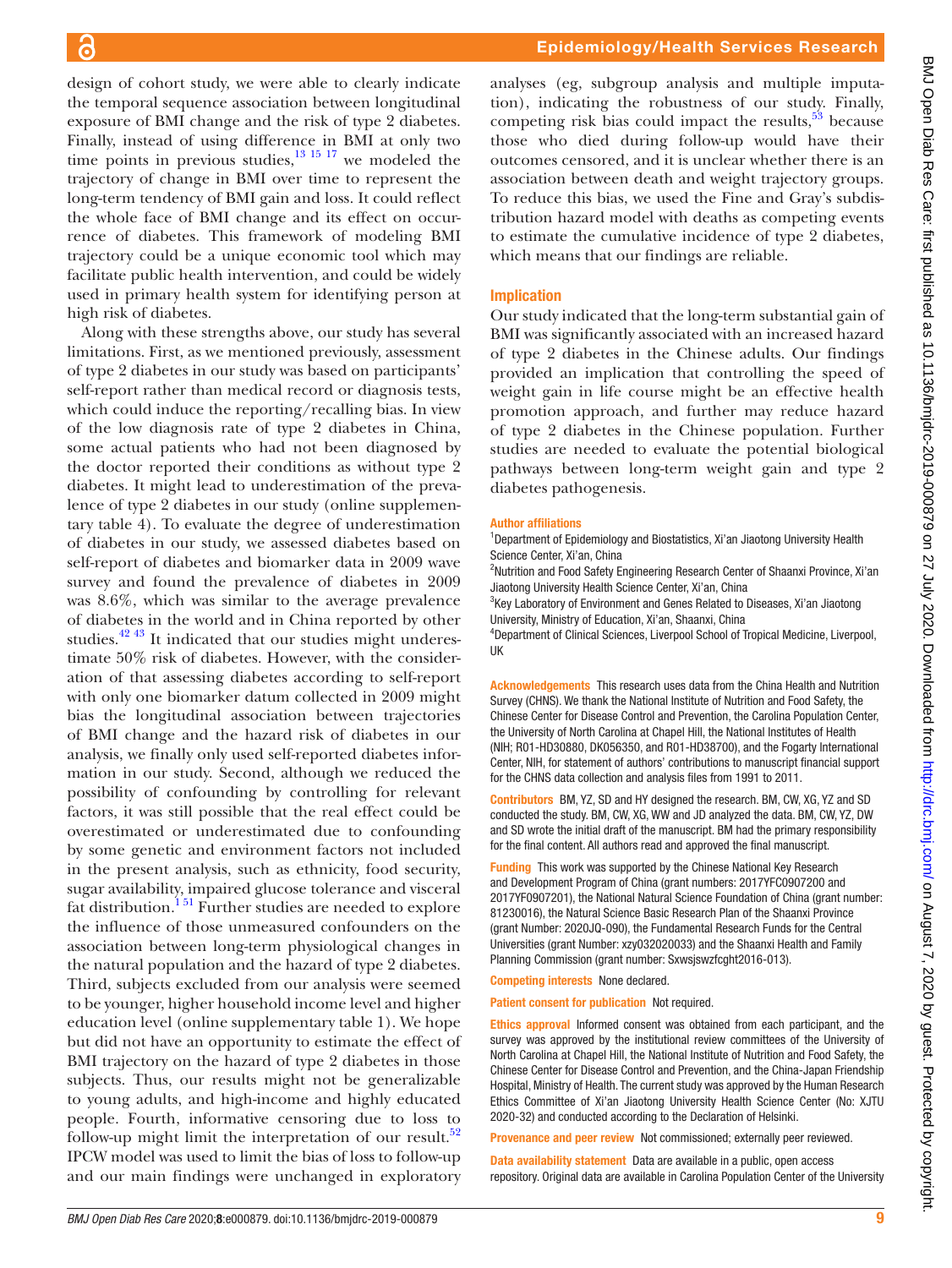BMJ Open Diab Res Care: first published as 10.1136/bmjdrc-2019-000879 on 27 July 2020. Downloaded from Downloaded from Diab Res Care: Frotected by copyright.

of North Carolina at Chapel Hill (<https://www.cpc.unc.edu/projects/china>). Please contact the corresponding author to access the analytic data set relevant to this study.

**Open access** This is an open access article distributed in accordance with the Creative Commons Attribution Non Commercial (CC BY-NC 4.0) license, which permits others to distribute, remix, adapt, build upon this work non-commercially, and license their derivative works on different terms, provided the original work is properly cited, appropriate credit is given, any changes made indicated, and the use is non-commercial. See:<http://creativecommons.org/licenses/by-nc/4.0/>.

#### ORCID iD

Shaonong Dang <http://orcid.org/0000-0002-6980-8169>

#### **REFERENCES**

- <span id="page-9-0"></span>1 Ogurtsova K, da Rocha Fernandes JD, Huang Y, *et al*. IDF diabetes atlas: global estimates for the prevalence of diabetes for 2015 and 2040. *[Diabetes Res Clin Pract](http://dx.doi.org/10.1016/j.diabres.2017.03.024)* 2017;128:40–50.
- <span id="page-9-1"></span>2 American Diabetes Association. Standards of medical care in Diabetes-2016 abridged for primary care providers. *[Clin Diabetes](http://dx.doi.org/10.2337/diaclin.34.1.3)* 2016;34:3–21.
- <span id="page-9-2"></span>3 Danaei G, Finucane MM, Lu Y, *et al*. National, regional, and global trends in fasting plasma glucose and diabetes prevalence since 1980: systematic analysis of health examination surveys and epidemiological studies with 370 country-years and 2·7 million participants. *[The Lancet](http://dx.doi.org/10.1016/S0140-6736(11)60679-X)* 2011;378:31–40.
- <span id="page-9-3"></span>4 Wang L, Gao P, Zhang M, *et al*. Prevalence and ethnic pattern of diabetes and prediabetes in China in 2013. *[JAMA](http://dx.doi.org/10.1001/jama.2017.7596)* 2017;317:2515–23.
- <span id="page-9-4"></span>5 Nagin DS. *Group-Based modeling of development*. Harvard University Press, 2005.
- <span id="page-9-5"></span>6 Abdullah A, Peeters A, de Courten M, *et al*. The magnitude of association between overweight and obesity and the risk of diabetes: a meta-analysis of prospective cohort studies. *[Diabetes](http://dx.doi.org/10.1016/j.diabres.2010.04.012)  [Res Clin Pract](http://dx.doi.org/10.1016/j.diabres.2010.04.012)* 2010;89:309–19.
- 7 Sanada H, Yokokawa H, Yoneda M, *et al*. High body mass index is an important risk factor for the development of type 2 diabetes. *[Intern Med](http://dx.doi.org/10.2169/internalmedicine.51.7410)* 2012;51:1821–6.
- 8 Tirosh A, Shai I, Afek A, *et al*. Adolescent BMI trajectory and risk of diabetes versus coronary disease. *[N Engl J Med](http://dx.doi.org/10.1056/NEJMoa1006992)* 2011;364:1315–25.
- <span id="page-9-6"></span>9 Schienkiewitz A, Schulze MB, Hoffmann K, *et al*. Body mass index history and risk of type 2 diabetes: results from the European Prospective Investigation into Cancer and Nutrition (EPIC)-Potsdam Study. *[Am J Clin Nutr](http://dx.doi.org/10.1093/ajcn/84.2.427)* 2006;84:427–33.
- <span id="page-9-7"></span>10 Wannamethee SG, Shaper AG, Walker M. Overweight and obesity and weight change in middle aged men: impact on cardiovascular disease and diabetes. *[J Epidemiol Community Health](http://dx.doi.org/10.1136/jech.2003.015651)* 2005;59:134–9.
- 11 Wing RR, Venditti E, Jakicic JM, *et al*. Lifestyle intervention in overweight individuals with a family history of diabetes. *[Diabetes](http://dx.doi.org/10.2337/diacare.21.3.350)  [Care](http://dx.doi.org/10.2337/diacare.21.3.350)* 1998;21:350–9.
- 12 Long SD, O'Brien K, MacDonald KG, *et al*. Weight loss in severely obese subjects prevents the progression of impaired glucose tolerance to type II diabetes. A longitudinal interventional study. *[Diabetes Care](http://dx.doi.org/10.2337/diacare.17.5.372)* 1994;17:372–5.
- <span id="page-9-8"></span>13 Kaneto C, Toyokawa S, Miyoshi Y, *et al*. Long-Term weight change in adulthood and incident diabetes mellitus: my health up study. *[Diabetes Res Clin Pract](http://dx.doi.org/10.1016/j.diabres.2013.08.011)* 2013;102:138–46.
- 14 Higgins M, D'Agostino R, Kannel W, *et al*. Benefits and adverse effects of weight loss. observations from the Framingham study. *[Ann](http://dx.doi.org/10.7326/0003-4819-119-7_Part_2-199310011-00025)  [Intern Med](http://dx.doi.org/10.7326/0003-4819-119-7_Part_2-199310011-00025)* 1993;119:758–63.
- <span id="page-9-9"></span>15 Ye M, Robson PJ, Eurich DT, *et al*. Changes in body mass index and incidence of diabetes: a longitudinal study of Alberta's tomorrow project cohort. *[Prev Med](http://dx.doi.org/10.1016/j.ypmed.2017.10.036)* 2018;106:157–63.
- <span id="page-9-10"></span>16 Colditz GA, Willett WC, Rotnitzky A, *et al*. Weight gain as a risk factor for clinical diabetes mellitus in women. *[Ann Intern Med](http://dx.doi.org/10.7326/0003-4819-122-7-199504010-00001)* 1995;122:481–6.
- <span id="page-9-29"></span>17 Ford ES, Williamson DF, Liu S. Weight change and diabetes incidence: findings from a national cohort of US adults. *[Am J](http://dx.doi.org/10.1093/oxfordjournals.aje.a009256)  [Epidemiol](http://dx.doi.org/10.1093/oxfordjournals.aje.a009256)* 1997;146:214–22.
- <span id="page-9-31"></span>18 Vistisen D, Witte DR, Tabák AG, *et al*. Patterns of obesity development before the diagnosis of type 2 diabetes: the Whitehall II cohort study. *[PLoS Med](http://dx.doi.org/10.1371/journal.pmed.1001602)* 2014;11:e1001602.
- <span id="page-9-11"></span>19 Jones BL, Nagin DS, Roeder K. A SAS procedure based on mixture models for estimating developmental trajectories. *[Sociol Methods](http://dx.doi.org/10.1177/0049124101029003005)  [Res](http://dx.doi.org/10.1177/0049124101029003005)* 2001;29:374–93.
- <span id="page-9-12"></span>20 Yoon K-H, Lee J-H, Kim J-W, *et al*. Epidemic obesity and type 2 diabetes in Asia. *[Lancet](http://dx.doi.org/10.1016/S0140-6736(06)69703-1)* 2006;368:1681–8.
- <span id="page-9-13"></span>21 Chan JCN, Malik V, Jia W, *et al*. Diabetes in Asia: epidemiology, risk factors, and pathophysiology. *[JAMA](http://dx.doi.org/10.1001/jama.2009.726)* 2009;301:2129–40.
- 22 Wang S, Ma W, Yuan Z, *et al*. Association between obesity indices and type 2 diabetes mellitus among middle-aged and elderly people in Jinan, China: a cross-sectional study. *[BMJ Open](http://dx.doi.org/10.1136/bmjopen-2016-012742)* 2016;6:e012742.
- <span id="page-9-14"></span>23 Li Y, Wang DD, Ley SH, *et al*. Time trends of dietary and lifestyle factors and their potential impact on diabetes burden in China. *[Diabetes Care](http://dx.doi.org/10.2337/dc17-0571)* 2017;40:1685–94.
- <span id="page-9-15"></span>24 Popkin BM, Du S, Zhai F, *et al*. Cohort Profile: The China Health and Nutrition Survey--monitoring and understanding socioeconomic and health change in China, 1989-2011. *[Int J Epidemiol](http://dx.doi.org/10.1093/ije/dyp322)* 2010;39:1435–40.
- <span id="page-9-16"></span>25 Yuan X, Liu T, Wu L, *et al*. Validity of self-reported diabetes among middle-aged and older Chinese adults: the China health and retirement longitudinal study. *[BMJ Open](http://dx.doi.org/10.1136/bmjopen-2014-006633)* 2015;5:e006633.
- <span id="page-9-17"></span>26 Croudace TJ, Jarvelin M-R, Wadsworth MEJ, *et al*. Developmental typology of trajectories to nighttime bladder control: epidemiologic application of longitudinal latent class analysis. *[Am J Epidemiol](http://dx.doi.org/10.1093/aje/kwg049)* 2003;157:834–42.
- <span id="page-9-20"></span>27 Andruff H, Carraro N, Thompson A, *et al*. Latent class growth modelling: a tutorial. *[Tutor Quant Methods Psychol](http://dx.doi.org/10.20982/tqmp.05.1.p011)* 2009;5:11–24.
- 28 Nagin DS. Analyzing developmental trajectories: a semiparametric, group-based approach. *[Psychol Methods](http://dx.doi.org/10.1037/1082-989X.4.2.139)* 1999;4:139–57.
- <span id="page-9-18"></span>29 Wang H, Du S, Zhai F, *et al*. Trends in the distribution of body mass index among Chinese adults, aged 20–45 years (1989–2000). *[Int J](http://dx.doi.org/10.1038/sj.ijo.0803416)  [Obes](http://dx.doi.org/10.1038/sj.ijo.0803416)* 2007;31:272–8.
- <span id="page-9-19"></span>30 Paynter L, Koehler E, Howard AG, *et al*. Characterizing long-term patterns of weight change in China using latent class trajectory modeling. *[PLoS One](http://dx.doi.org/10.1371/journal.pone.0116190)* 2015;10:e0116190.
- 31 Jones BL, Nagin DS. Advances in group-based trajectory modeling and an SAS procedure for estimating them. *[Sociol Methods Res](http://dx.doi.org/10.1177/0049124106292364)* 2007;35:542–71.
- <span id="page-9-21"></span>32 Ainsworth BE, Haskell WL, Herrmann SD, *et al*. 2011 compendium of physical activities: a second update of codes and Met values. *[Med](http://dx.doi.org/10.1249/MSS.0b013e31821ece12)  [Sci Sports Exerc](http://dx.doi.org/10.1249/MSS.0b013e31821ece12)* 2011;43:1575–81.
- 33 Jones-Smith JC, Popkin BM. Understanding community context and adult health changes in China: development of an urbanicity scale. *[Soc Sci Med](http://dx.doi.org/10.1016/j.socscimed.2010.07.027)* 2010;71:1436–46.
- <span id="page-9-22"></span>34 Paeratakul S, Popkin BM, Keyou G, *et al*. Changes in diet and physical activity affect the body mass index of Chinese adults. *[Int J](http://dx.doi.org/10.1038/sj.ijo.0800603)  [Obes Relat Metab Disord](http://dx.doi.org/10.1038/sj.ijo.0800603)* 1998;22:424–31.
- <span id="page-9-23"></span>35 Zheng Y, Li Y, Satija A, *et al*. Association of changes in red meat consumption with total and cause specific mortality among US women and men: two prospective cohort studies. *[BMJ](http://dx.doi.org/10.1136/bmj.l2110)* 2019;365:l2110.
- <span id="page-9-24"></span>36 Textor J, van der Zander B, Gilthorpe MS, Liśkiewicz M, *et al*. Robust causal inference using directed acyclic graphs: the R package 'dagitty'. *[Int J Epidemiol](http://dx.doi.org/10.1093/ije/dyw341)* 2017;30:dyw341–94.
- 37 Weng H-Y, Hsueh Y-H, Messam LLM, *et al*. Methods of covariate selection: directed acyclic graphs and the change-in-estimate procedure. *[Am J Epidemiol](http://dx.doi.org/10.1093/aje/kwp035)* 2009;169:1182–90.
- <span id="page-9-25"></span>38 Fine JP, Gray RJ. A proportional hazards model for the subdistribution of a competing risk. *[J Am Stat Assoc](http://dx.doi.org/10.1080/01621459.1999.10474144)* 1999;94:496–509.
- <span id="page-9-26"></span>39 Pollock BD, Stuchlik P, Harville EW, *et al*. Life course trajectories of cardiovascular risk: impact on atherosclerotic and metabolic indicators. *[Atherosclerosis](http://dx.doi.org/10.1016/j.atherosclerosis.2018.11.008)* 2019;280:21–7.
- 40 Jeon J, Jung KJ, Kimm H, *et al*. Changes in secondhand smoke exposure levels and risk of type 2 diabetes in middle age: the Korean genome and epidemiology study (KoGES). *[BMJ Open Diabetes Res](http://dx.doi.org/10.1136/bmjdrc-2019-000859)  [Care](http://dx.doi.org/10.1136/bmjdrc-2019-000859)* 2019;7:e000859-e:e000859.
- <span id="page-9-27"></span>41 Van Buuren S. *Flexible imputation of missing data*. Chapman and Hall/CRC, 2018.
- <span id="page-9-28"></span>42 Li Y, Teng D, Shi X, *et al*. Prevalence of diabetes recorded in mainland China using 2018 diagnostic criteria from the American diabetes association: national cross sectional study. *[BMJ](http://dx.doi.org/10.1136/bmj.m997)* 2020;369:m997.
- 43 Zhou B, Lu Y, Hajifathalian K, *et al*. Worldwide trends in diabetes since 1980: a pooled analysis of 751 population-based studies with 4.4 million participants. *[Lancet](http://dx.doi.org/10.1016/S0140-6736(16)00618-8)* 2016;387:1513–30.
- <span id="page-9-32"></span>44 Heianza Y, Arase Y, Kodama S, *et al*. Trajectory of body mass index before the development of type 2 diabetes in Japanese men: Toranomon Hospital Health Management Center Study 15. *[J](http://dx.doi.org/10.1111/jdi.12308)  [Diabetes Investig](http://dx.doi.org/10.1111/jdi.12308)* 2015;6:289–94.
- <span id="page-9-30"></span>45 Oguma Y, Sesso HD, Paffenbarger RS, *et al*. Weight change and risk of developing type 2 diabetes. *[Obes Res](http://dx.doi.org/10.1038/oby.2005.109)* 2005;13:945–51.
- <span id="page-9-33"></span>46 Ahn S, Zhao H, Smith ML, *et al*. Bmi and lifestyle changes as correlates to changes in self-reported diagnosis of hypertension among older Chinese adults. *[J Am Soc Hypertens](http://dx.doi.org/10.1016/j.jash.2010.12.001)* 2011;5:21–30.
- <span id="page-9-34"></span>47 Zhang Y, Yatsuya H, Li Y, *et al*. Long-Term weight-change slope, weight fluctuation and risk of type 2 diabetes mellitus in middle-aged